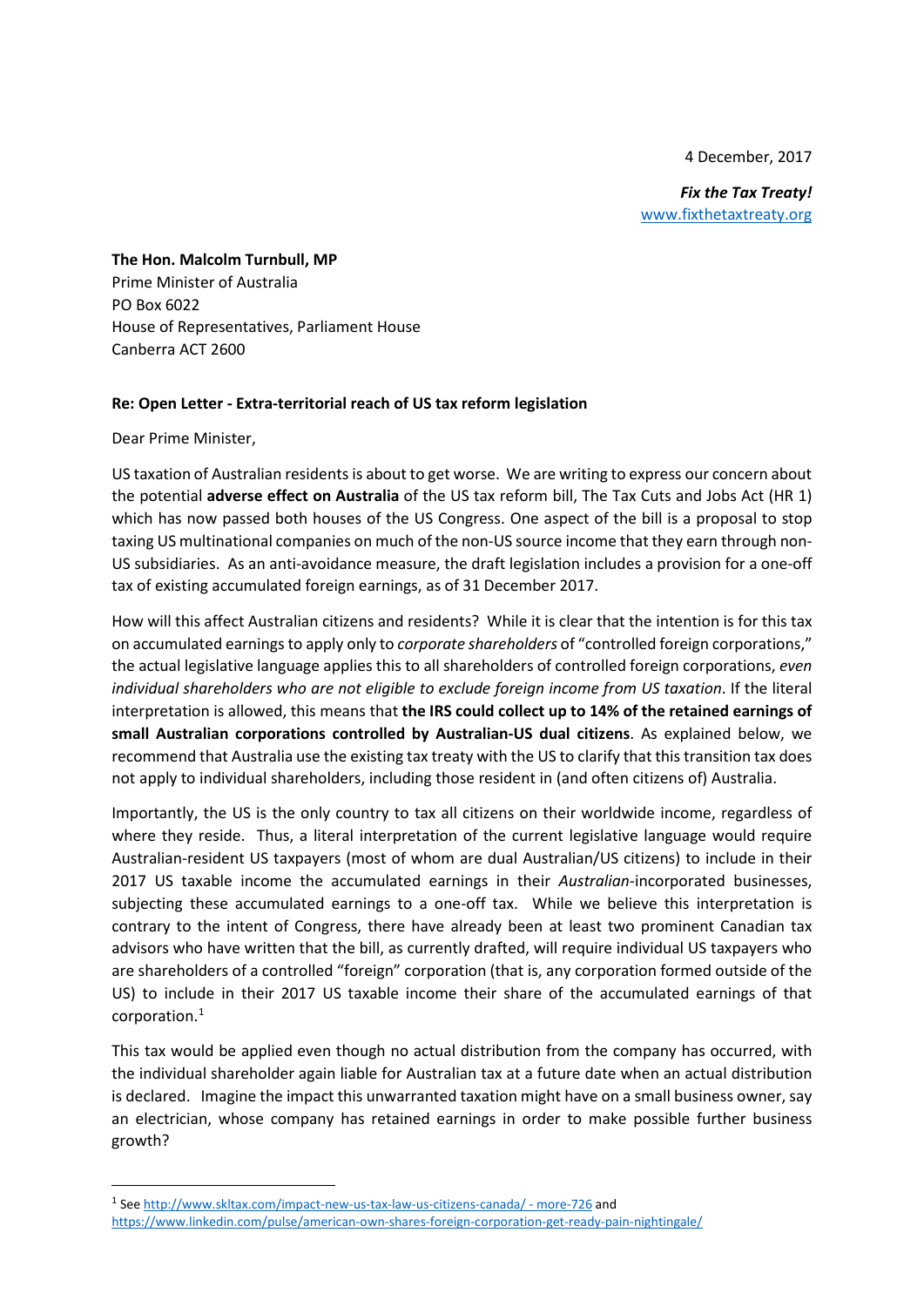# Why is this an issue that should interest the Australian government?

### 1. US extra-territorial taxation affects over 200,000 Australian residents

The US is the only developed country to tax on the basis of citizenship in addition to residence. The US liberally grants citizenship based on both place of birth and descent. The ABS estimates that over 104,000 Australian residents are US-born with US taxation also affecting their children, their solely Australian spouses and partners as well as Australians who have obtained US citizenship by naturalisation before returning to Australia. Given the wide net cast by US taxation of non-resident citizens, well over 200,000 Australians could be affected by US extra-territorial taxation in one form or another.

### 2. US taxation of Australian residents drains capital from Australia

The casual observer may think that the tax treaty between Australia and the US eliminates double taxation of dual Australian/US citizens. Nothing could be further than the truth! While many find they initially owe zero additional US tax, once an immigrant from the US has been in Australia for several years, the story is quite different. Double taxation occurs both because of the "saving clause,"<sup>[2](#page-1-0)</sup> and because of US tax rules which intentionally discriminate against all "foreign" investment and business activity. Although Australia grants tax incentives for saving and investment, those Australian residents who are claimed by the US (many of whom are Australian citizens) are unable to fully benefit from Australian domestic policy. Thus, dual Australian/US citizens are unable to invest and save in the same manner as other Australian citizens, and will be more likely to rely on Australian government support in the form of the Age Pension. In short, the US Treasury collects tax on the businesses, superannuation, investments, redundancy and other payments of a class of Australian citizens and residents, with Centrelink left to make up the difference when those citizens and residents are unable to fully fund their retirement.

## 3. By signing the FATCA Intergovernmental agreement, Australia has agreed to help the IRS locate US taxpayers in Australia

Prior to the enactment of the Foreign Account Tax Compliance Act (FATCA) in 2010, the compliance rate for tax reporting of US non-resident citizens was about 20% worldwide.<sup>[3](#page-1-1)</sup> Most "noncompliant" US citizens would have owed little or no US tax other than punitive US taxes on their "foreign" superannuation and investments, all of which had already been taxed by Australia. Furthermore, the IRS had no idea where to find these "non-compliant" taxpayers and no ability to collect US tax from their assets in Australia. While the FATCA Intergovernmental Agreement (IGA) imposed no new taxes on these "non-compliant" taxpayers, it intimidated many into US compliance, often at great expense in compliance costs, excessive US tax penalties and US tax on Australian-source income that is either tax-advantaged in Australia or punitively taxed by the US.<sup>[4](#page-1-2)</sup> As more Australian residents enter into US tax compliance, the deficiencies of the tax treaty have become very apparent; especially the lack of any treaty provision to protect the superannuation savings of Australians. Now that FATCA compliance is in full swing, the ATO annually sends the IRS a list of potential taxpayers who may owe very little in actual US tax, but could be subject to ruinous penalties for not complying with laws that many were totally unaware of.

<span id="page-1-2"></span><span id="page-1-1"></span>4 Se[e http://fixthetaxtreaty.org/about/our-stories/](http://fixthetaxtreaty.org/about/our-stories/) for a few examples of the personal harm this has caused

<span id="page-1-0"></span> $2$  In the Australia/US treaty, the savings clause is found in Article 1 Paragraph 3. We have explained the significance of the saving clause in a series of blog posts starting wit[h http://fixthetaxtreaty.org/2017/01/12/explaining-the-saving-clause-i/](http://fixthetaxtreaty.org/2017/01/12/explaining-the-saving-clause-i/) 3 Se[e https://wiki.fixthetaxtreaty.org/doku/doku.php?id=wiki:contents:resources:numbers\\_stakeholders#irs\\_data](https://wiki.fixthetaxtreaty.org/doku/doku.php?id=wiki:contents:resources:numbers_stakeholders#irs_data)